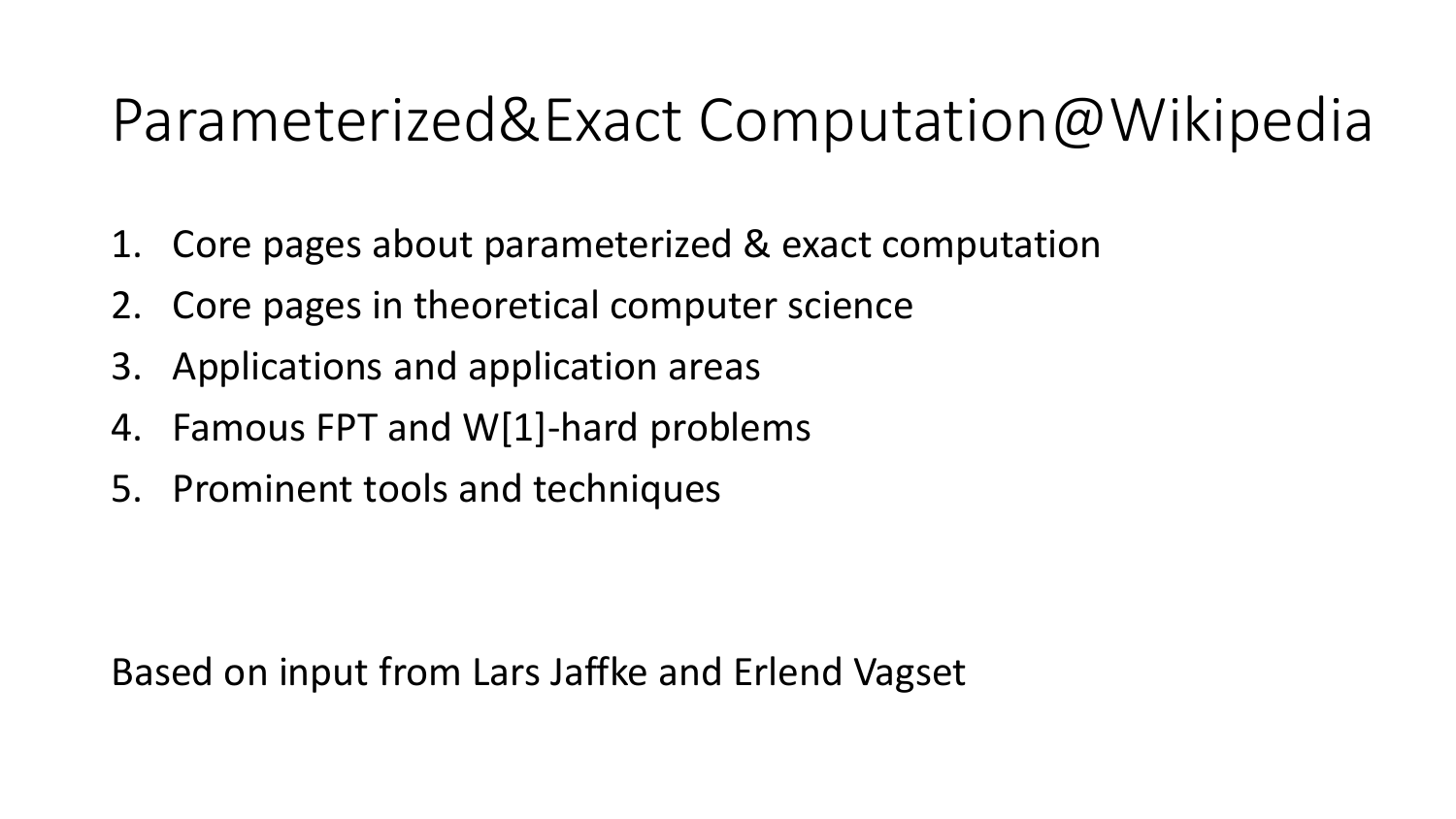# Core pages about parameterized & exact computation

• https://en.wikipedia.org/wiki/Parameterized complexity

update XP section, add links to other FPT-related pages, add a section on problem parameterizations including structural parameterizations

• <https://en.wikipedia.org/wiki/Kernelization>

add Turing kernelization, lossy kernels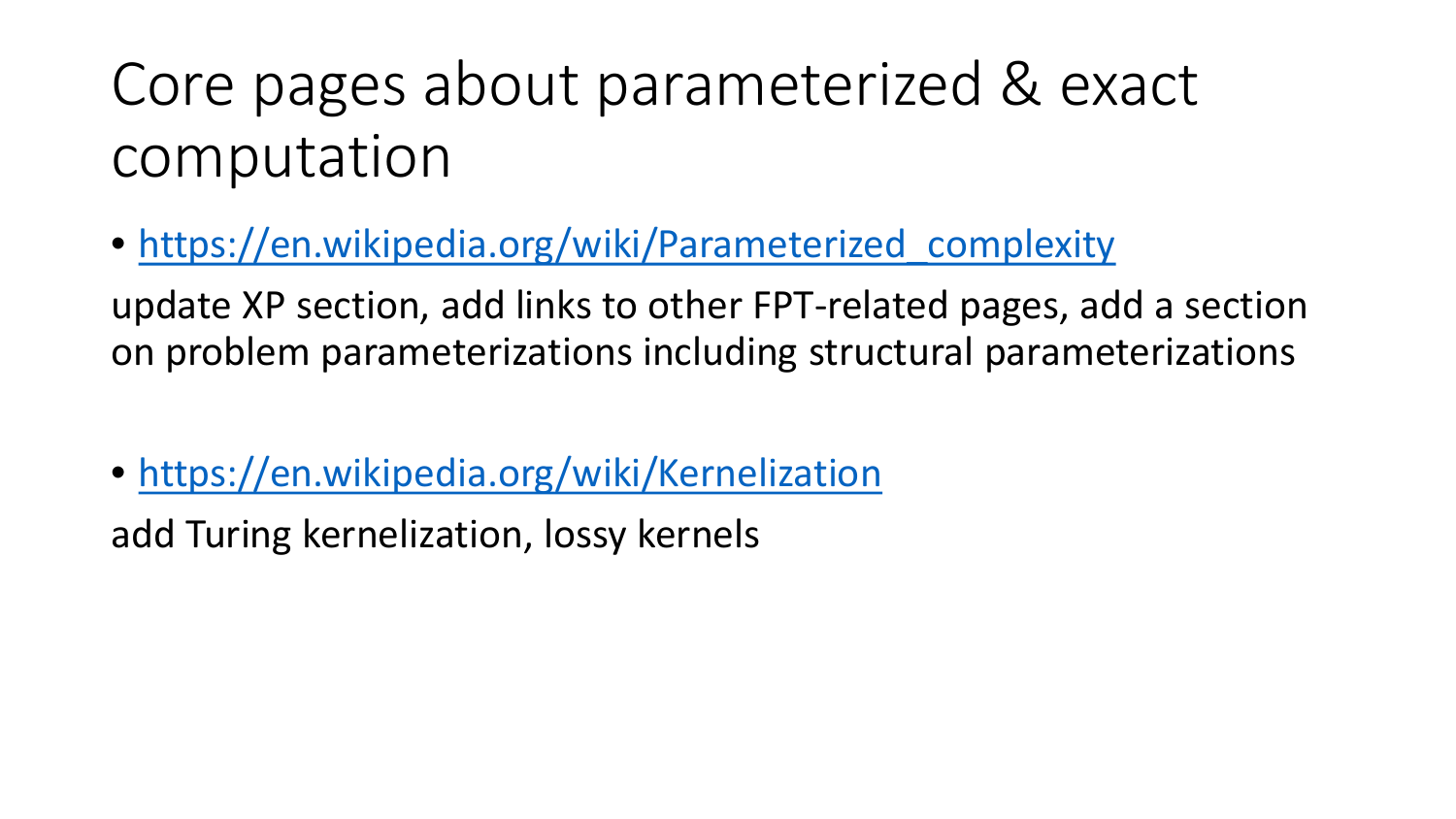## Core pages in theoretical computer science

• [https://en.wikipedia.org/wiki/Time\\_complexity](https://en.wikipedia.org/wiki/Time_complexity)

Add some references to subexponential-time FPT algorithms in Sub-exponential time section

Add fixed-parameter linear as a section

• https://en.wikipedia.org/wiki/Computational complexity theory

Update the text with suitable reference(s) to the page for Parameterized\_complexity

• [https://en.wikipedia.org/wiki/Algorithm#By\\_complexity](https://en.wikipedia.org/wiki/Algorithm#By_complexity)

Update the text to incorporate examples of fixed-parameter tractable running times, with pointers to Parameterized\_complexity

• https://en.wikipedia.org/wiki/NP-completeness#Solving NP-complete problems

Expand the pointer 'Parameterization: Often there are fast algorithms if certain parameters of the input are fixed.'

• [https://en.wikipedia.org/wiki/Data\\_pre-processing](https://en.wikipedia.org/wiki/Data_pre-processing)

Insert a suitably described reference to /Kernelization

• [https://en.wikipedia.org/wiki/Approximation\\_algorithm](https://en.wikipedia.org/wiki/Approximation_algorithm)

Update with references to, and the framework of, parameterized approximation algorithms

• https://en.wikipedia.org/wiki/Counting problem (complexity)

Expand the stub on counting problems, and add background on parameterized counting, #W[1], etc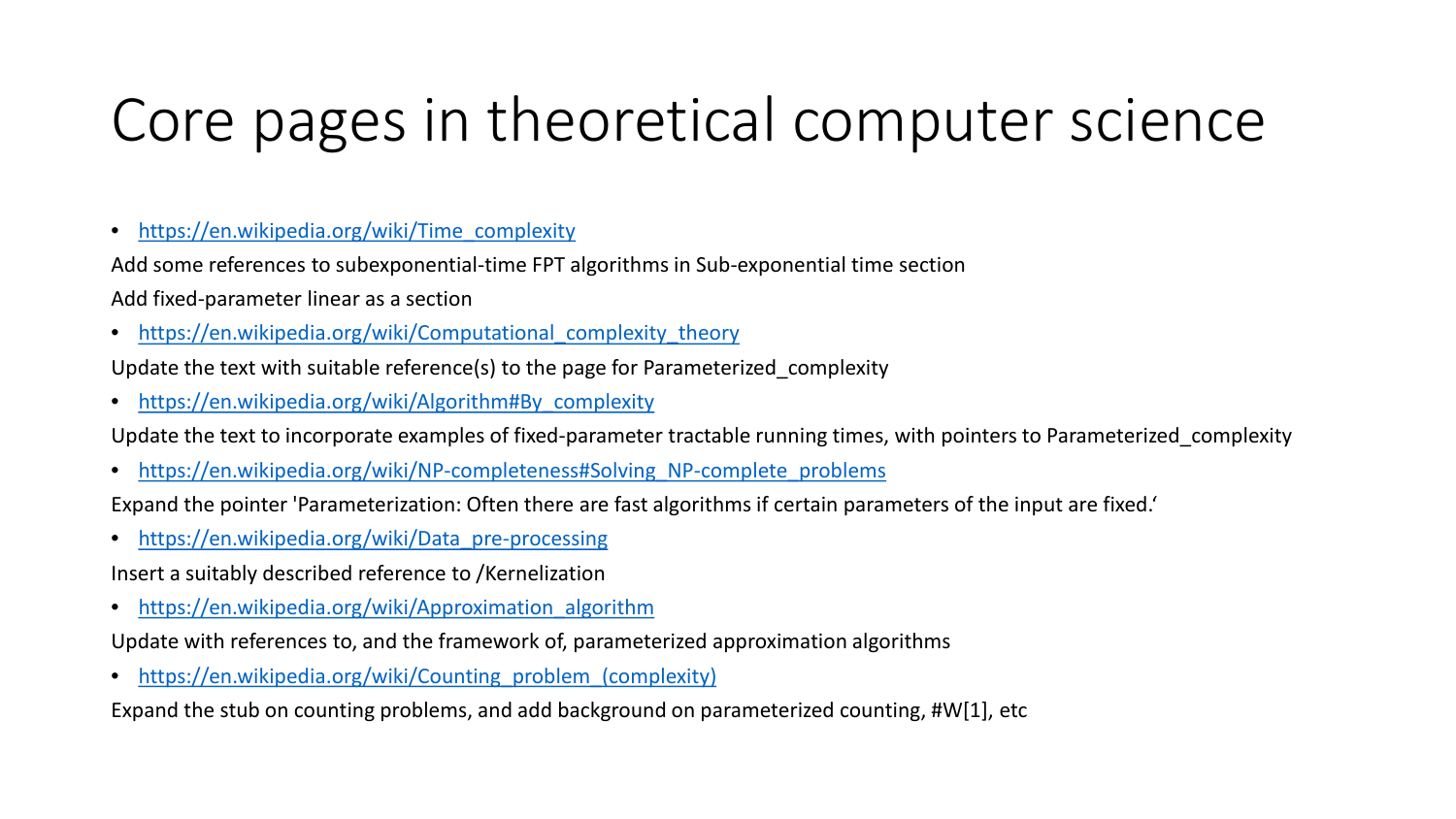#### Applications and application areas

More open ended; see if the pages of application areas can benefit from cross-references to pages relating to the IPEC community

https://en.wikipedia.org/wiki/Computational biology https://en.wikipedia.org/wiki/Computational chemistry https://en.wikipedia.org/wiki/Computational geometry [https://en.wikipedia.org/wiki/Computational\\_topology](https://en.wikipedia.org/wiki/Computational_topology)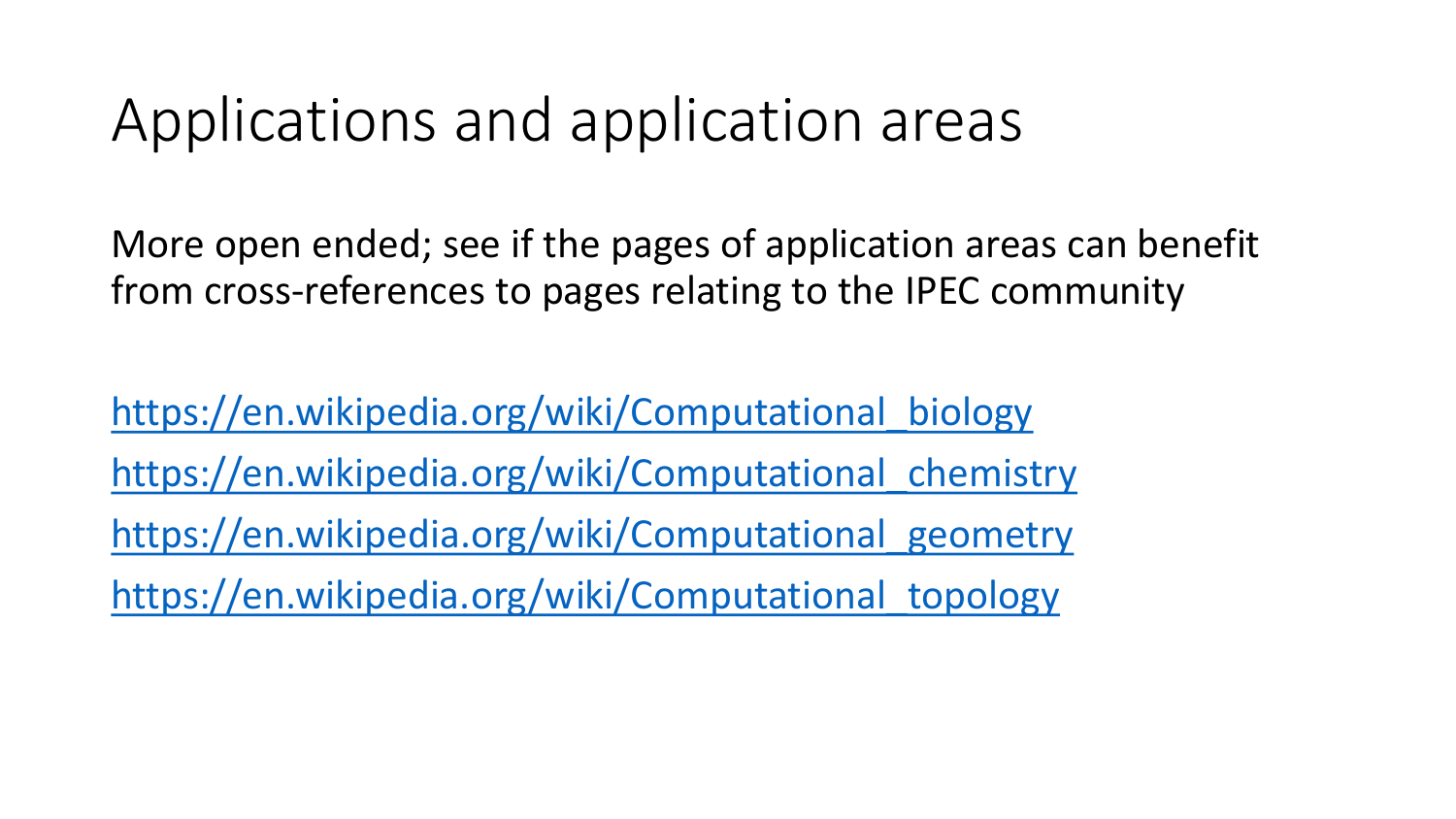# Famous FPT and W[1]-hard problems

- [https://en.wikipedia.org/wiki/Vertex\\_cover#Fixed-parameter\\_tractability](https://en.wikipedia.org/wiki/Vertex_cover#Fixed-parameter_tractability) Update with above-guarantee tractability, different parameterizations, reference to kernel
- https://en.wikipedia.org/wiki/Feedback vertex set

Add references to FPT algorithms & kernels, directed & undirected

- https://en.wikipedia.org/wiki/Complete bipartite graph Add references for W[1]-hardness
- [https://en.wikipedia.org/wiki/Longest\\_path\\_problem](https://en.wikipedia.org/wiki/Longest_path_problem) Update with references to current-best algorithms
- https://en.wikipedia.org/wiki/Set splitting problem Update with latest kernelization and algorithmic results
- https://en.wikipedia.org/wiki/Steiner tree\_problem

Insert references to various FPT and exact algorithms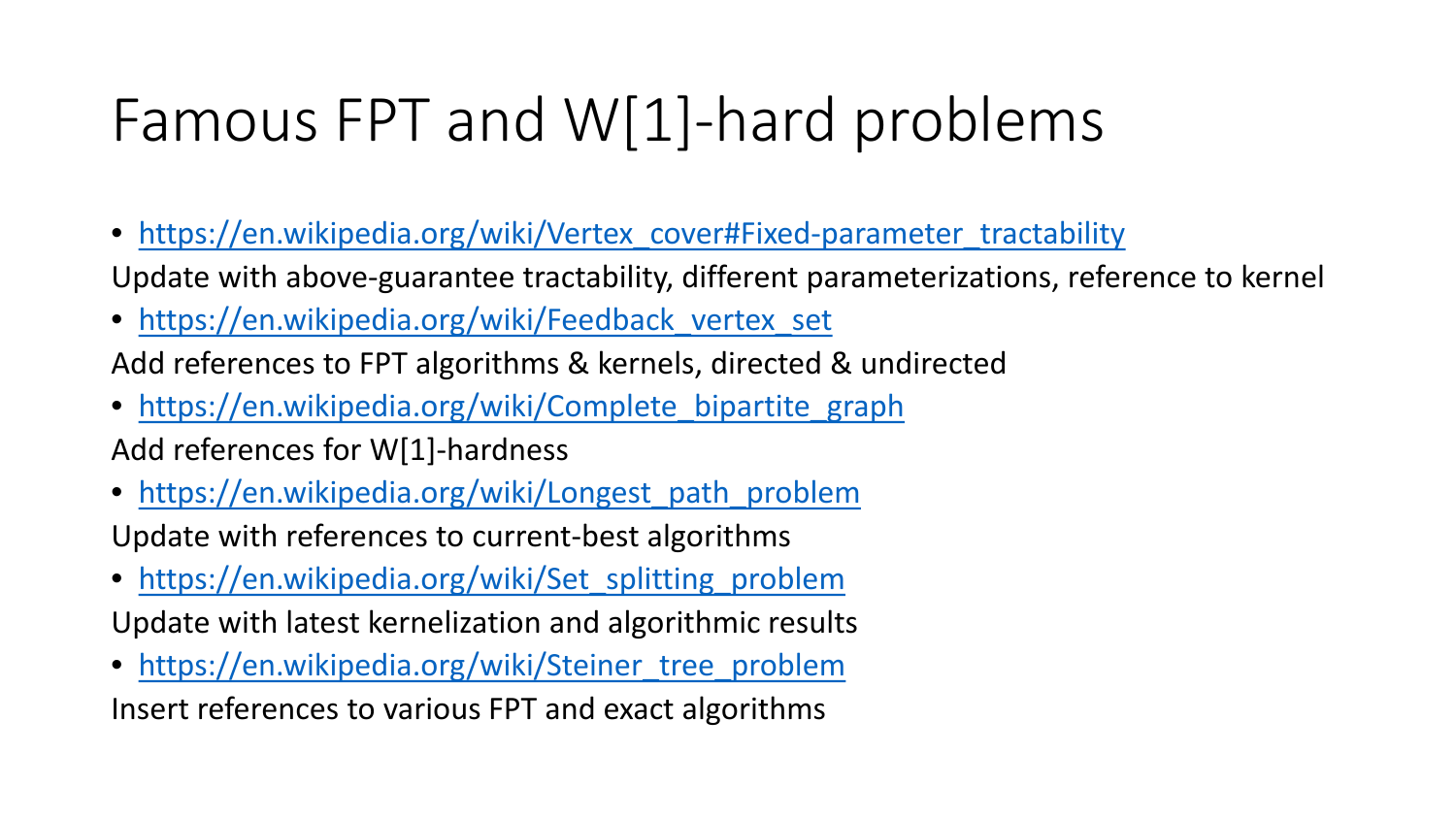### Prominent tools and techniques

• <https://en.wikipedia.org/wiki/Color-coding>

Connect the page to other FPT-related pages by references

• <https://en.wikipedia.org/wiki/Treewidth>

Update with links to state-of-the-art Treewidth solvers

• [https://en.wikipedia.org/wiki/Crown\\_decomposition](https://en.wikipedia.org/wiki/Crown_decomposition)

Crown decomposition: no page exists for it yet!

… add your favorite!